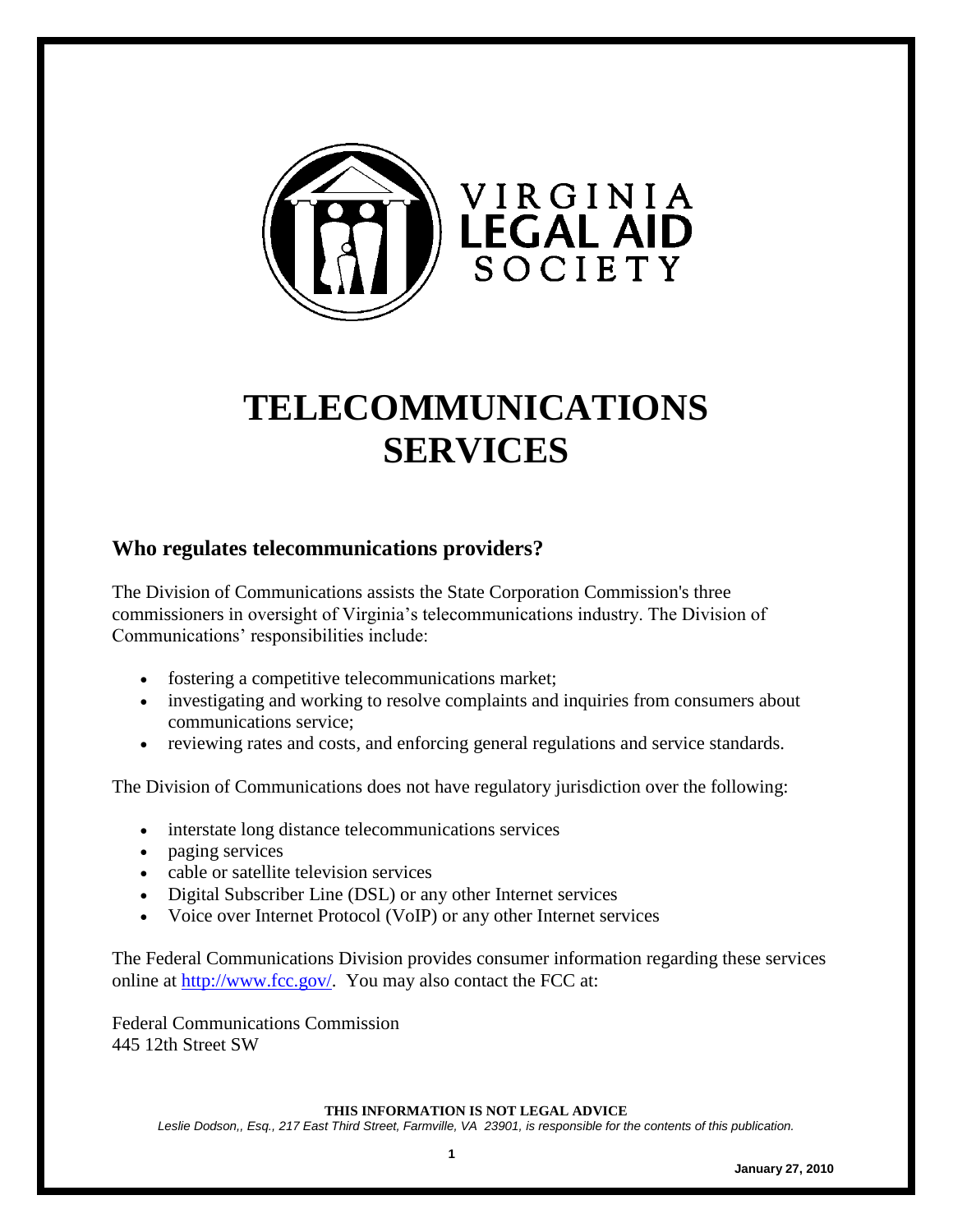#### Washington, DC 20554

Phone: 1-888-CALL-FCC (1-888-225-5322) TTY: 1-888-TELL-FCC (1-888-835-5322) Fax: 1-866-418-0232

To obtain additional information about your local cable or satellite television service, contact your local government offices.

#### **Will the State Corporation Commission assist me in resolving my wireless complaint?**

Yes. While the State Corporation Commission has no regulatory jurisdiction over wireless telephone providers, as a service to Virginia's wireless consumers, the Division of Communications will, in cooperation with the wireless providers listed below, work with the appropriate company in an attempt to resolve a wireless complaint. (This, of course, assumes that customers have first attempted to resolve the matter directly with the company.)

- Alltel Wireless
- Appalachian Wireless
- Cingular Wireless
- Ntelos Wireless
- Sprint Nextel
- T-Mobile
- US Cellular Corporation
- Verizon Wireless

#### **Are all local telephone service providers the same?**

No. Some local telephone competitors, like the cable TV companies, mostly use their own networks to serve customers. Others rely on certain components of the traditional telephone company, such as the line to your home or business. Still others rely entirely on the traditional telephone company's network to provide service. If it is important to you to understand how a local telephone company provides service, you should ask.

#### **How much are connection charges? What is included?**

Connection charges vary depending on the service ordered and the work to be performed. If, for example, your residence requires inside wiring, there may be charges associated with set up fees and installation in addition to the "time and materials" required to perform such work.

# **Is a deposit or advance payment required? If so, how much?**

**THIS INFORMATION IS NOT LEGAL ADVICE**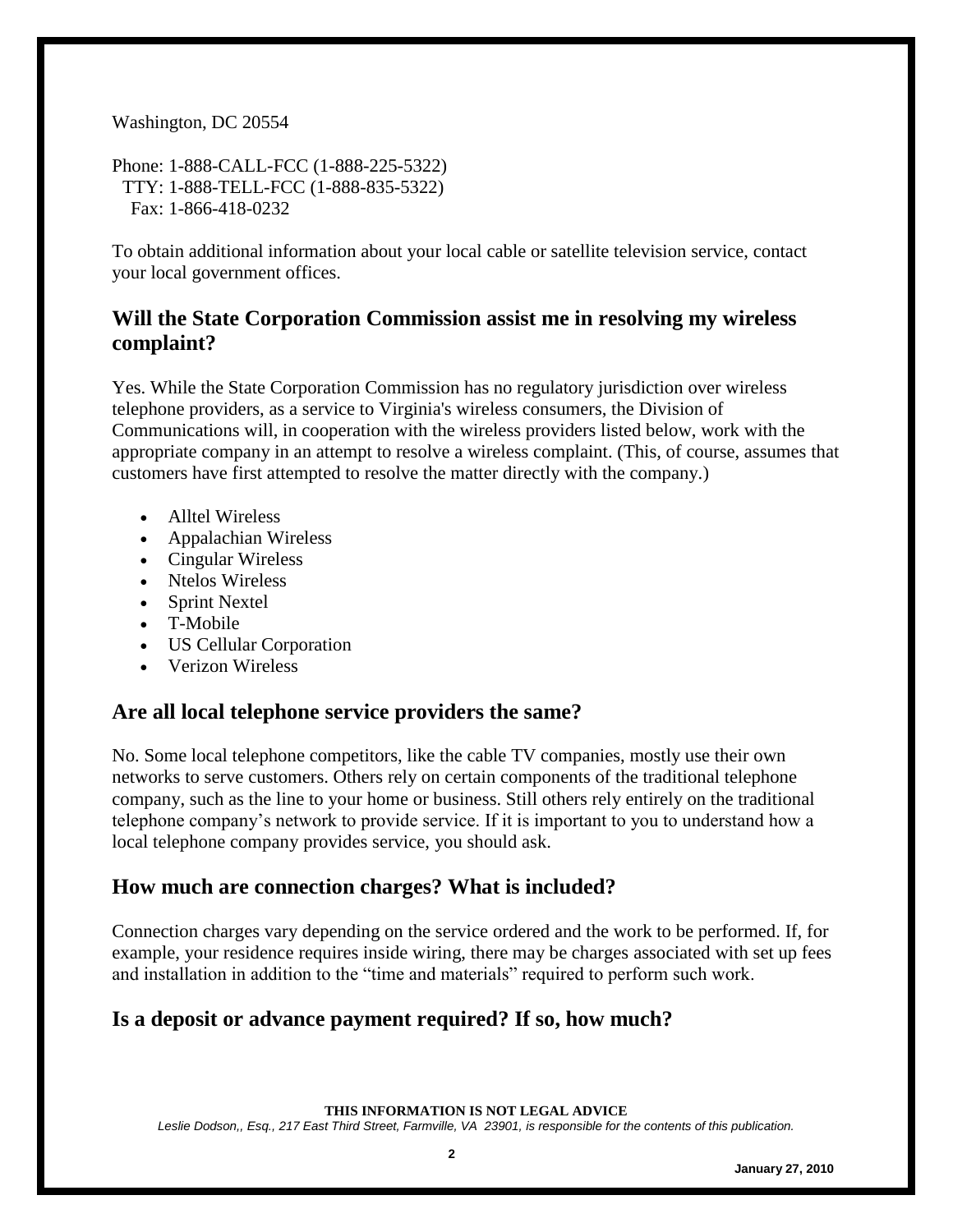The Virginia State Corporation Commission has allowed the use of deposits by utilities as a normal business protection against uncollectible accounts. Each utility may require deposits from customers as a matter of its operational business practices and procedures. However, the customer will be allowed to pay it in at least three consecutive equal monthly installments whenever the total amount of the required deposit exceeds \$40.00. Deposits may be refunded at anytime, but should be held for no longer than one year if satisfactory credit is established. Deposits held longer than 90 days will begin to accumulate interest from the date the deposit is made until it is refunded.

On the other hand, advance payments have become an optional business decision for each provider. Some companies have chosen to require advance payment to cover the initial connection charges on the first bill.

# **I am sick/poor/elderly and need phone service, but I can't afford it.**

Virginia has low cost phone services for people who qualify: **Lifeline** and **Link-up**. They assist low-income consumers to receive more affordable telephone service.

# **How do I qualify for Lifeline and Link-up?**

If you qualify for food stamps, Medicaid, or certain other public benefits, you are eligible to participate. Contact your local telephone company for more details and to request an application form.

If your local telephone company is not authorized to provide **Lifeline** or **Link-Up** discounts in your area, contact your state public utility commission or consumer advocate office to locate an authorized service provider.

#### **What charges are reduced with Lifeline?**

You will save a minimum of \$7.75 per month on your local service. You may choose to have your long distance service blocked at no charge. A deposit may also be waived if you agree to a long distance block.

# **What charge is reduced with Link-Up?**

You can receive a discount of 50% on your installation charges, with a maximum reduction of \$30.

#### **Do all companies provide Lifeline and Link-Up support?**

Most telephone companies provide this assistance. If you have more than one local telephone provider in your area, you should contact each company to verify which ones offer **Lifeline** and **Link-Up** support, because not all companies are required to offer these programs.

**THIS INFORMATION IS NOT LEGAL ADVICE**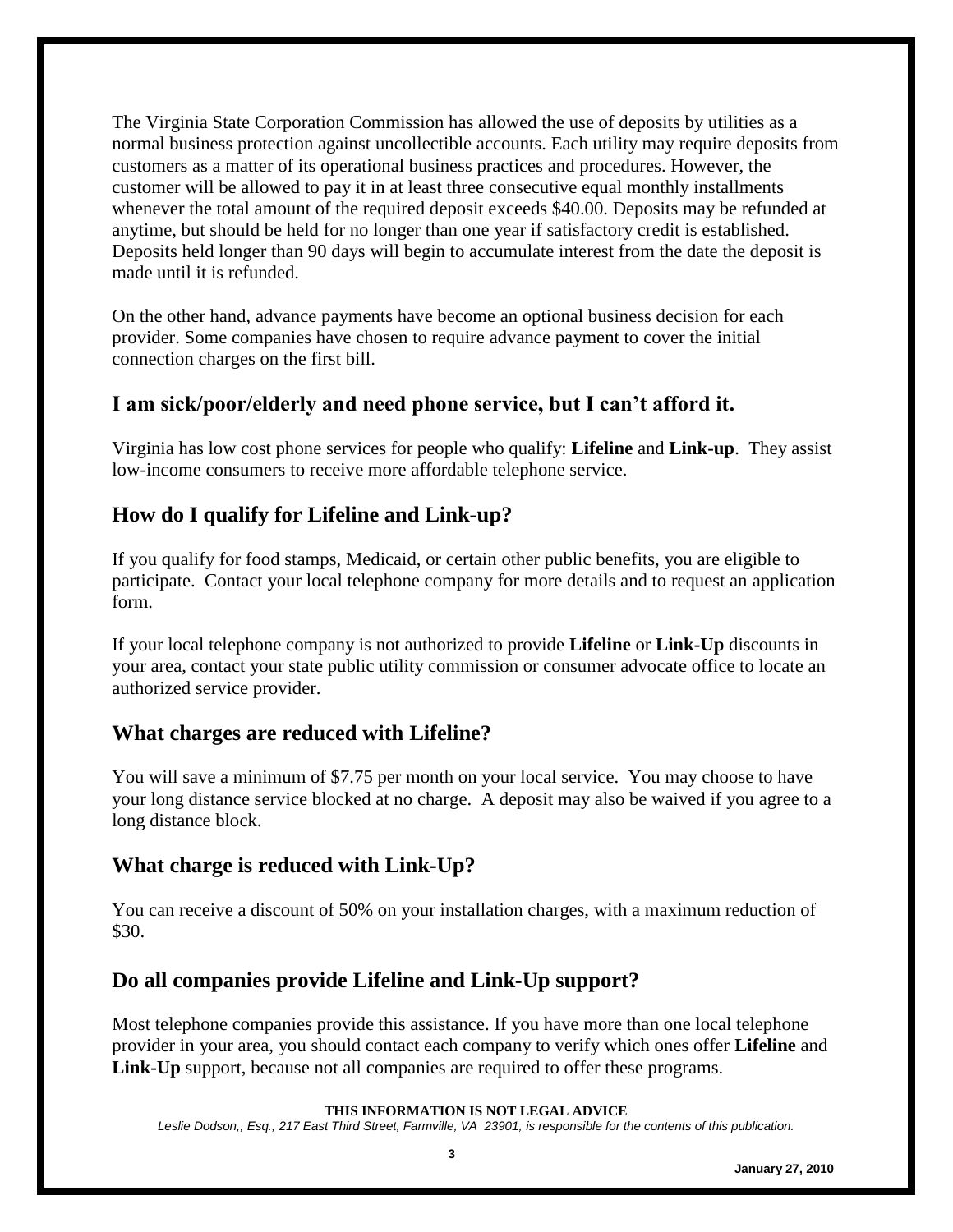## **Can I still get Lifeline and Link-Up if I lost my phone service by not paying my long distance bills?**

Yes, you can. You may be required to make payment arrangements for the old bill. You may also be required to have toll blocking, which will not allow you to make long distance calls.

#### **Lifeline/Link-Up are not available in my area, what can I do?**

In April 2008, the FCC approved **TracFone** as an Eligible Telecommunications Carrier (ETC) to provide **Lifeline Service** in 11 states. Subsequently, **TracFone** has been approved in an additional nine states and is currently providing service in 19 states, including Virginia.

Instead of receiving a monthly telephone bill for your Lifeline service, **SafeLink** converts the total amount of discounted service (approximately \$13.50 of discounted telephone service) into minutes (68 minutes) each month. Through this service customers receive *FREE cellular service, a FREE cell phone, and FREE Minutes every month!* **SafeLink Wireless Service** does not cost anything – there are no contracts, no recurring fees and no monthly charges. The **SafeLink** service is good for one year. Participants in the program are subject to annual verification. The cell phone is **NOT** subsidized by the federal government and is provided by **TracFone** to the customer at no cost.

Any Minutes you do not use will roll over. Features such as caller ID, call waiting and voicemail are all also included with your service. If you need additional Minutes, you can buy **TracFone** Airtime Cards at any **TracFone** retailer (Walmart, Walgreens, Family Dollar, etc). **SafeLink** Airtime Cards will be available soon.

# **How do I qualify for Safelink?**

You qualify for Lifeline Service in your area if:

- 1. You already participate in one of the following assistance programs:
	- o Federal Public Housing Assistance / Section 8
	- o Food Stamps
	- o Low Income Home Energy Assistance Program (LIHEAP)
	- o Supplemental Security Income (SSI)
	- o National School Lunch (free program only)
	- o Temporary Assistance for Needy Families (TANF)
	- o Medicaid

#### **THIS INFORMATION IS NOT LEGAL ADVICE**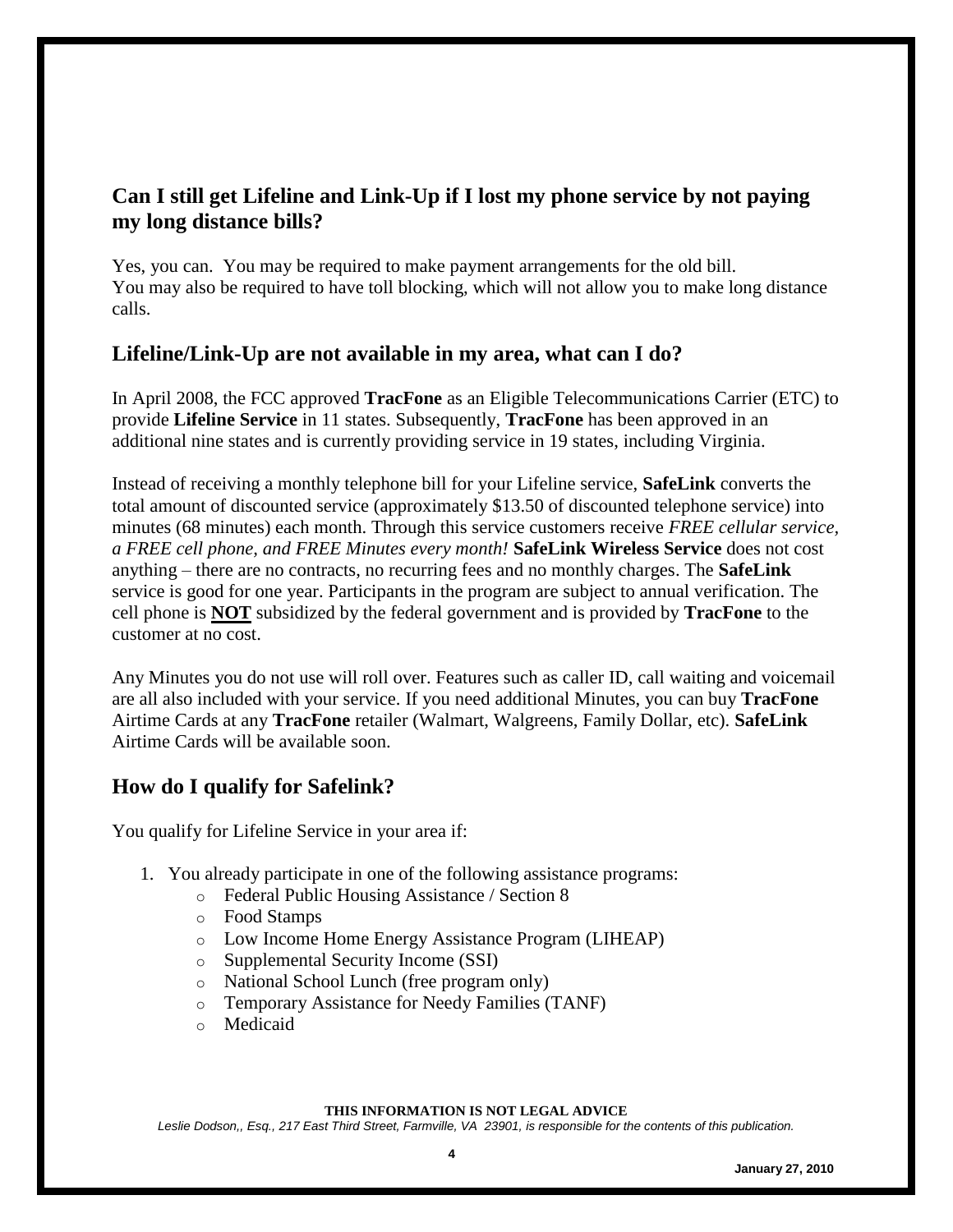- 2. No one in your household currently receives **Lifeline Assistance** through another phone carrier. If someone in your household is receiving **Lifeline Assistance** you must cancel the service before applying for **Lifeline Service** through **SafeLink Wireless**.
- 3. You have a valid United States Postal Address. In order for **Tracfone** to ship you your FREE phone you must live at a residence that can receive mail from the US Post Office. Sorry, but P.O. Boxes cannot be accepted.

# **How do I apply for Safelink?**

Fill out the application on the **Safelink** website: [www.safelinkwireless.com,](http://www.safelinkwireless.com/) or call 1-800-977- 3768 to enroll.

#### **What is the local calling area?**

Your local calling area generally includes numbers you can dial on a seven-digit basis without paying a toll charge. Most companies serving a specific geographic region offer the same local calling area. However, there can be per minute usage charges associated with some seven-digit calls. These are known as extended area calls. To be sure about whether a call to a specific area is local you should contact your telephone service provider.

#### **When changing local telephone service providers, will I be allowed to retain my telephone number?**

Generally, the answer is yes, provided there are no technical limitations and you do not move outside your local calling area.

# **Can my local telephone service be disconnected for non-payment of long distance charges including 700 & 900 numbers?**

No. Telephone service may be disconnected only for non-payment of regulated local services. Non-payment of unregulated services (long distance, voice mail, etc.) will not result in disconnection. There is a description of regulated and unregulated charges on your local bill. Companies may, of course, pursue all other legal means available to them for the collection of any debt.

# **Can I block 700 & 900 numbers?**

Companies are required to provide free blocking to these pay-per-call type destinations, if you request it.

# **Will my listing in the directory change if I switch local service providers?**

**THIS INFORMATION IS NOT LEGAL ADVICE**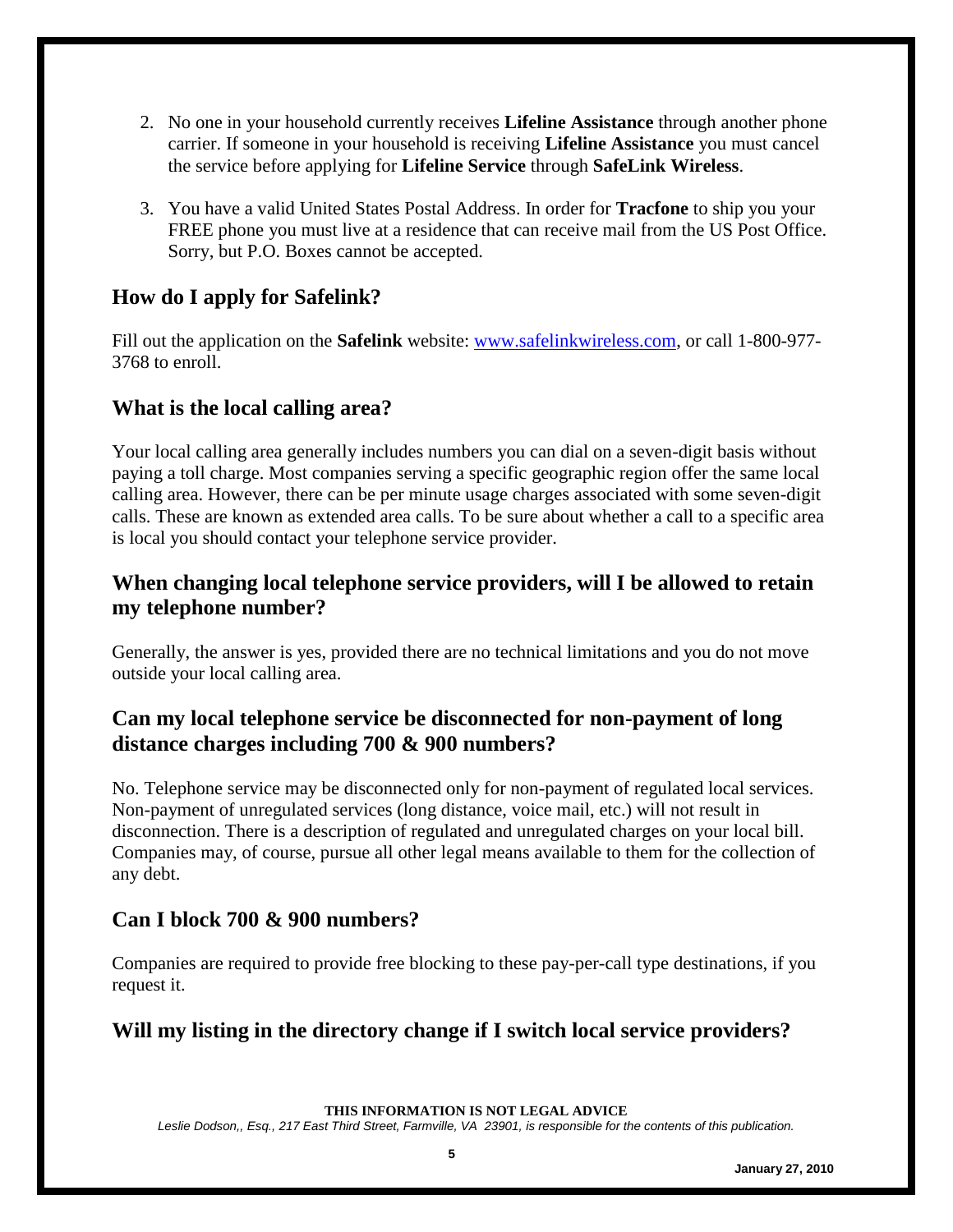No, not unless you request a change. However, you should verify your listing information with your provider when placing your order for service.

#### **Why are telephone rates in rural areas generally lower than those in urban areas?**

The price of telephone service has traditionally been based on the idea that the more people you can reach on a local basis, that is, without paying long distance charges, the more valuable the service. Accordingly, since telephone customers in more rural areas of the Commonwealth can generally reach fewer people on a local basis, the price for rural service is lower than those areas with more expansive "free" calling areas. For example, in some areas of Virginia, telephone customers can call a few thousand numbers locally, whereas, in other areas, like northern Virginia, customers can reach over a million telephone customers without incurring long distance charges.

#### **What gives local service providers the right to bill in advance?**

The Virginia State Corporation Commission some years ago allowed advance billing to ensure that utility companies had the required amount of cash for working capital. Without it, local rates would have been higher. Today, even with a competitive environment, the practice of advanced billing continues and is governed by tariff.

#### **What gives the local telephone service provider the right to come on my property?**

Easements and rights-of-way give telephone utilities access to a customer's property. Easements and rights-of-way are normally negotiated between property owners (or developers) and telephone utilities when service is first installed in the area. The details of the rights-of-way should be recorded at your local courthouse, and should be indicated on surveyor mappings of your property. Generally, telephone companies cannot place lines or equipment outside of the recorded easements without the permission of the current property owner.

#### **Do I have to choose a primary long distance carrier?**

No, there is no requirement to have a long distance provider. In fact, with the proliferation of inexpensive pre-paid calling cards and cell phones, some consumers no longer make long distance calls from their landline phones at all.

# **Is there a way for me to determine the identity of my long distance company?**

Yes, dial 1-700-555-4141 from your home or business telephone. You will hear an automated message advising you of the long distance provider's name.

#### **THIS INFORMATION IS NOT LEGAL ADVICE**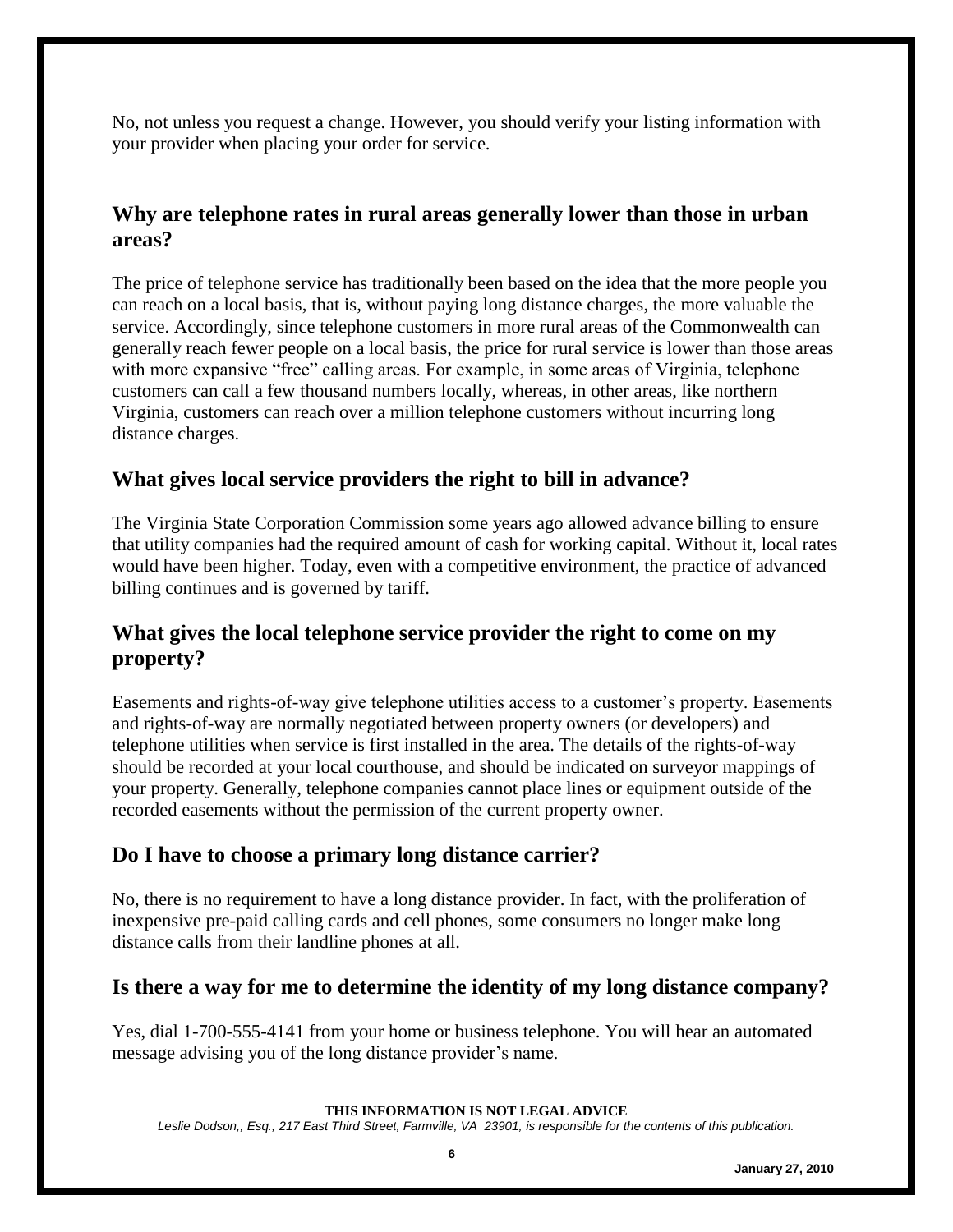#### **If I change my long distance service provider, must I notify my previous carrier?**

It's always a good idea. A call to your previous provider could prevent the possibility of duplicate billing.

# **Even if I don't declare a long distance provider, why do I pay a subscriber line charge (SLC)?**

This charge is to recover the cost of the permanent connections between the customer and the public long distance network, whether or not a customer makes long distance calls. This charge was authorized by the Federal Communications Commission (FCC) in the mid-1980s and is one reason that interstate long distance calls are generally less expensive than in-state long distance calls.

# **Why am I charged to change my long distance provider?**

Local telephone companies impose a charge to recover the programming costs associated with making a change to a customer's long distance carrier selection. Frequently, long distance carriers may reimburse this charge as an incentive to gain new customers.

This charge is called the presubscribed interexchange carrier-change charge (PIC-change charge), and was established in 1983 as part of the Federal Communication Commission's (FCC) efforts to open the interstate long distance market to competition. In 1984, the FCC established a \$5 maximum which telephone companies are allowed to levy for PIC-change charges.

#### **Why is the local service carrier billing for long distance?**

The Telecommunications Act of 1996 required that billing and collection services be rendered by the local telephone company through negotiated billing arrangements. Many long distance companies have subsequently created their own billing systems and therefore no longer rely on the local telephone company to bill on their behalf.

# **Why are the rates for in-state (intrastate) long distance calls sometimes higher than rates for interstate (state-to-state) calls?**

Intrastate long distance calls are generally more expensive because the cost of these calls includes not only the long distance (toll) rate, but also a "connection" fee on a per-call basis. For interstate long distance service, all customers pay a flat monthly fee. The fee is designed to recover the cost of the permanent connections between the customer and the interstate long

**THIS INFORMATION IS NOT LEGAL ADVICE**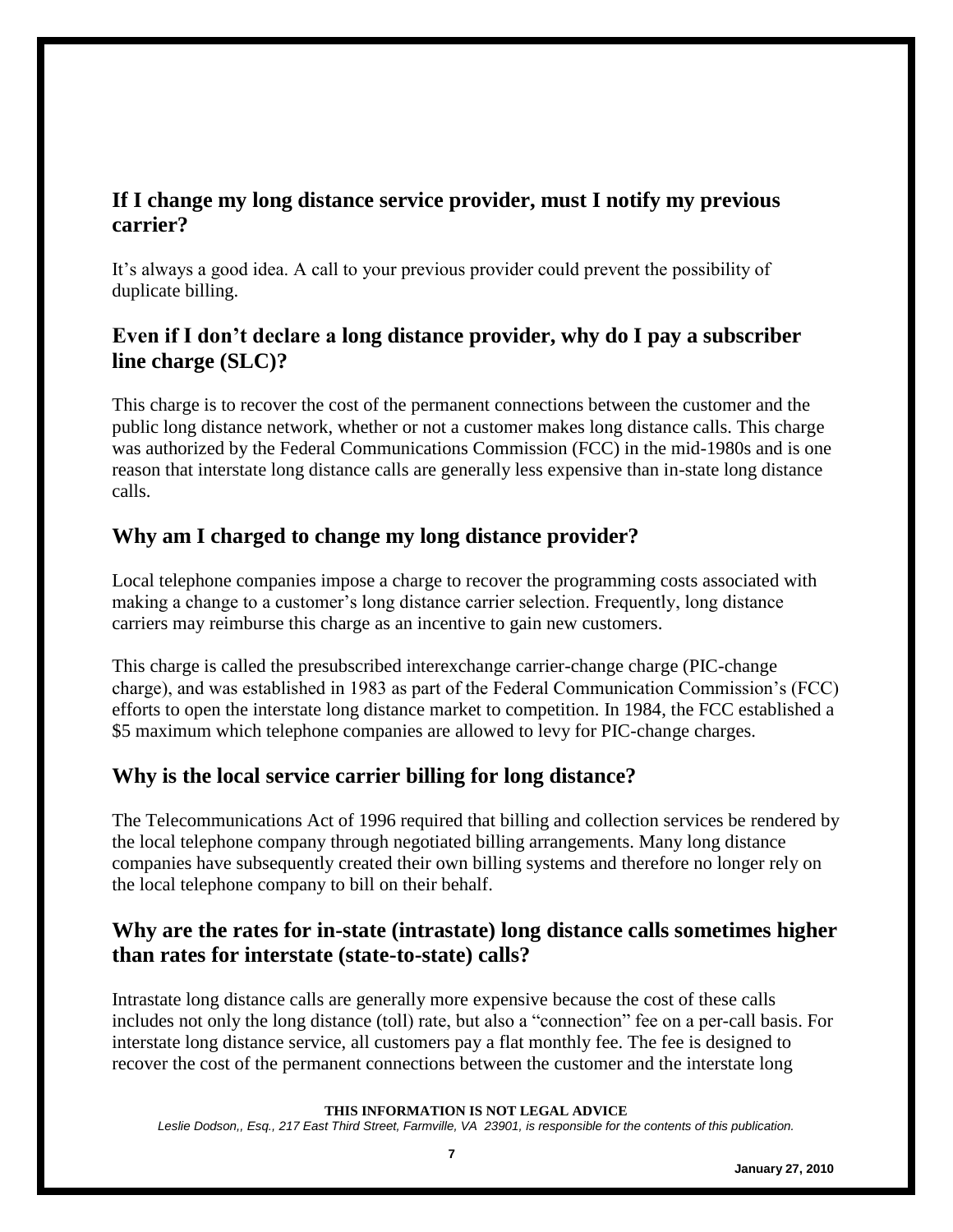distance network. (This is usually referred to as the Federal Subscriber Line Charge and is collected from all customers, whether or not they make interstate long distance calls.) For intrastate service, there is no such fixed "connection" fee collected from all customers. Rather, intrastate long distance users pay the actual cost of the connection for each call made, which, in effect, increases the rate.

#### **How will I be notified of rate changes?**

For long distance rate changes, Virginia requires public notice. This could take place in the form of newspaper advertising or direct customer notification. For interstate rate changes, there is no requirement to inform customers directly of the change. Ask your provider how it notifies customers of rate changes.

#### **What precautions should I take when making an operator assisted local or long distance call?**

Rates for operator assisted calls, whether automated or through a live operator, have risen dramatically over the last several years. In fact, charges of \$5 to upwards of \$30 for calls lasting a few minutes are not unusual. If you are unsure of the cost of making an operator assisted call, especially from a pay telephone, ask the operator for a rate quote prior to completing the call. One option is to use a prepaid calling card, instead of an operator. Some prepaid calling cards have rates of a few pennies per minute. A prepaid calling card is almost certain to save you money if used at a pay telephone instead of placing an operator-assisted call.

#### **Who decides to change my area code?**

The Telecommunications Act of 1996 gave the Federal Communications Commission (FCC) jurisdiction over the telephone numbering plan in the United States. However, the FCC delegated this authority to state regulatory commissions to resolve matters involving implementing new area codes. The Virginia State Corporation Commission has been very active in this area.

#### **How can my apartment owner or a developer limit my selection options for local or long distance?**

There is nothing that prohibits a property owner or developer from entering into a contract with a specific telecommunications provider. Other providers may not be denied access to the development or apartment complex; however, the telecommunications provider itself may choose not to offer service based on its costs to provide the service. Before renting or buying, you should first check with your apartment owner or developer to see if access to all telephone companies is allowed.

# **If I have a service problem with my telephone, where does the local telephone company's responsibility end and mine begin?**

**THIS INFORMATION IS NOT LEGAL ADVICE**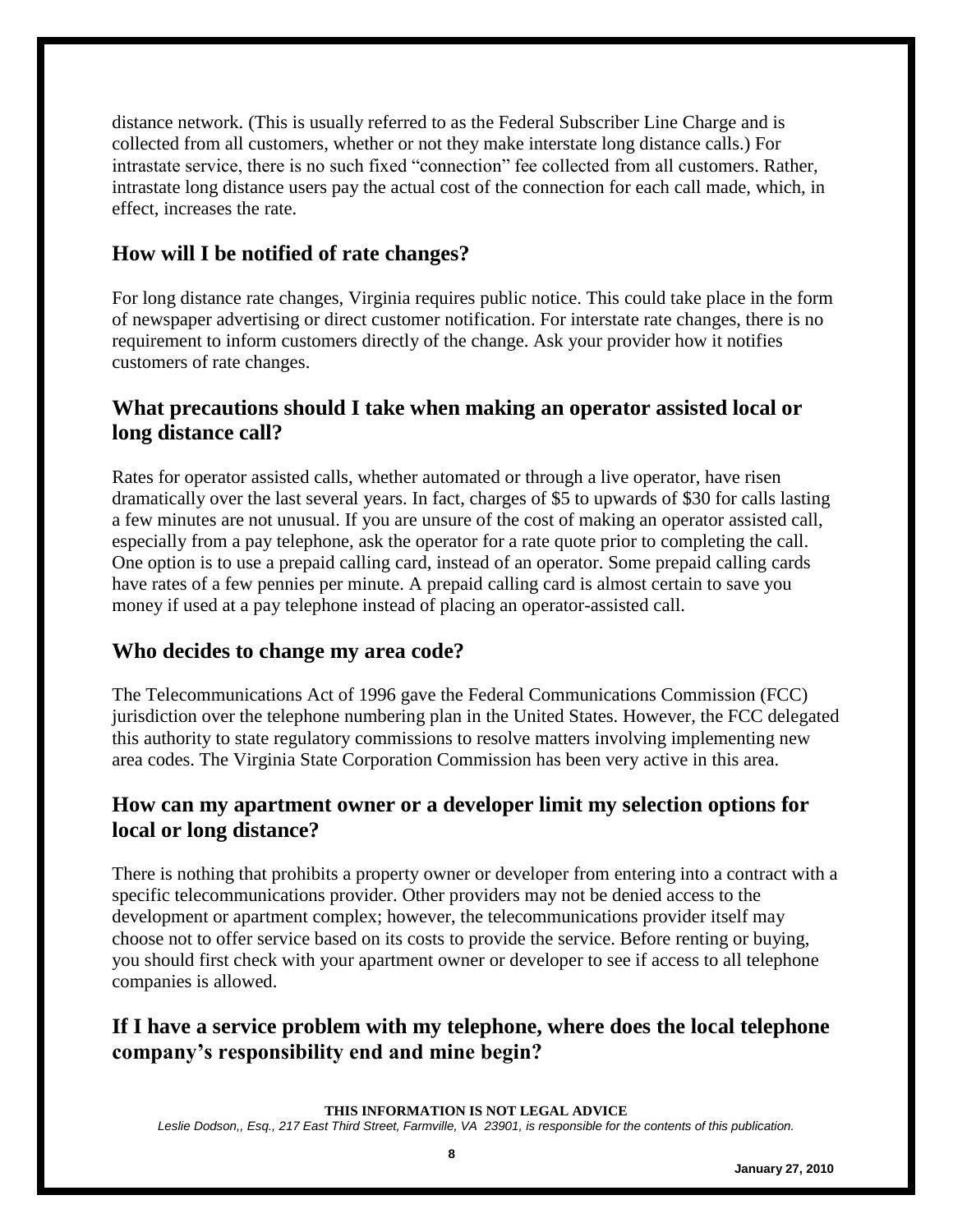Technically speaking, the line is drawn at the network interface device (NID). The NID is usually a gray or beige box outside your home or apartment. The NID should provide access for you to plug in a telephone to see if service to your house is working. If the telephone works from the NID but not from within your house, it usually means the problem is in your inside wire.

# **What happens if I have trouble with my telephone wire inside the house and I don't subscribe to an inside wire maintenance plan?**

Inside wire maintenance is the responsibility of the customer. You can also choose among the various monthly inside wire maintenance plans offered by telephone service providers. Inside wire problems are generally rare, so even if you don't have an inside wire maintenance plan, you can hire the telephone service provider, hire another contractor, or repair it yourself if you have a problem. If you choose not to have an inside wire maintenance plan and use the telephone provider or a contractor you can generally expect to pay for time and materials. If you are establishing new service or changing providers, and plan to subscribe to an inside wire maintenance plan, ask when the plan takes effect.

#### **How do I file a complaint regarding telephone service?**

The complaint process must begin with the utility provider. If you are filing a complaint, the utility involved must be contacted prior to filing a complaint in order to give the utility an opportunity to resolve any problems. Contact the Division only if you cannot reach a resolution.

The Division of Communications has specialists available for complaints and inquiries between the hours of 8:15 a.m. and 5:00 p.m. Monday through Friday.

Callers outside the Richmond metropolitan area may contact the division using the SCC's tollfree number, 1-800-552-7945. All other callers may dial (804) 371-9675 or (804) 371-9420. The SCC also has a TDD (telecommunications device for the hearing impaired), which may be reached by phoning (804) 371-9206.

In addition to interacting with the Division of Communications via telephone, you may submit questions or complaints by regular mail, by fax, or by submitting information using their online form. Direct inquiries to:

State Corporation Commission Division of Communications P.O. Box 1197, Richmond, Virginia 23218

Fax: 804-371-9069

Online: [http://www.scc.virginia.gov/puc/inq.aspx.](http://www.scc.virginia.gov/puc/inq.aspx)

**THIS INFORMATION IS NOT LEGAL ADVICE**